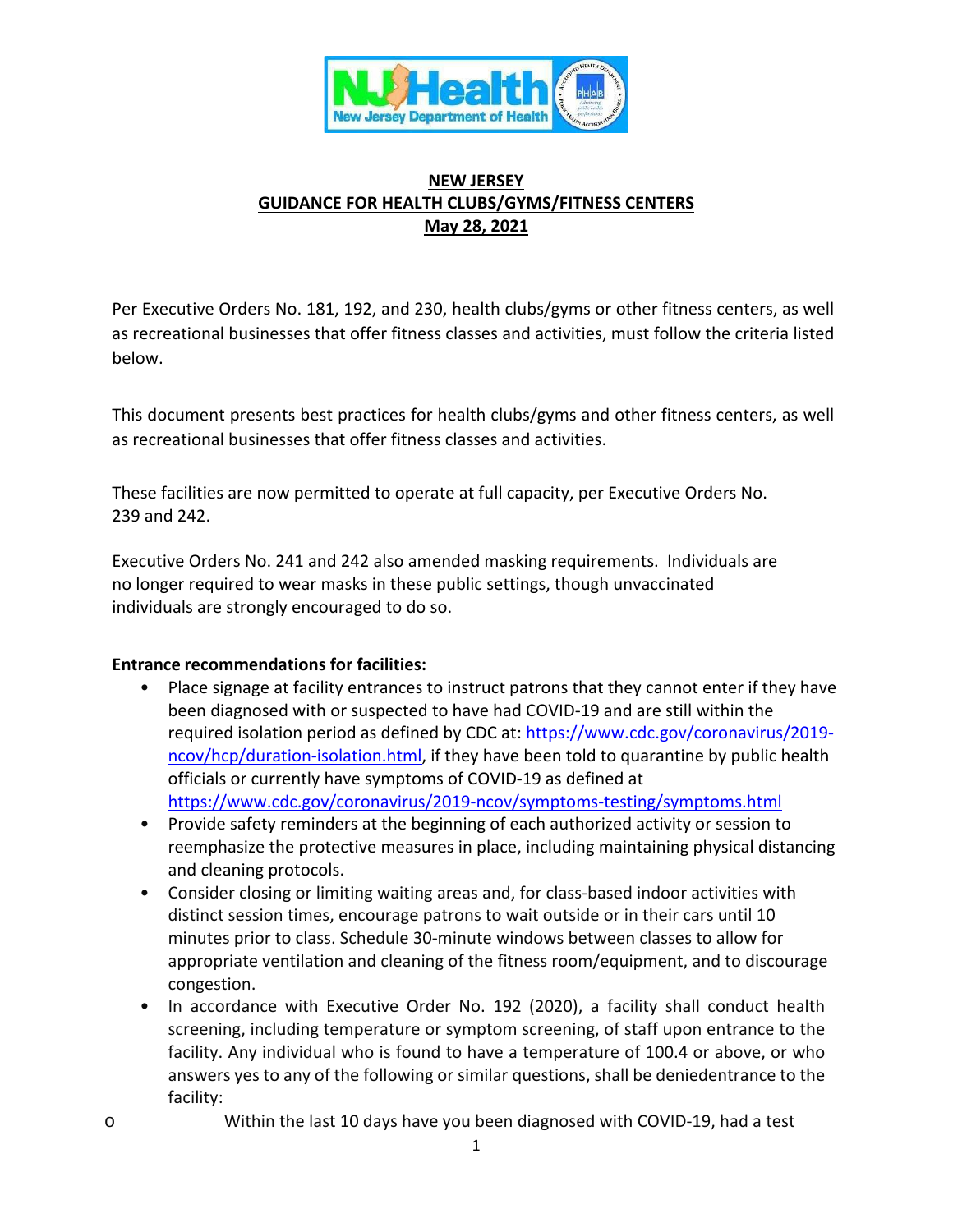

confirming you have the virus, or been advised to self-isolate or quarantine byyour doctor or a public health official?

- o Have you had any one or more of the following symptoms today or within the past 24 hours, which is not new or not explained by another reason?
	- Fever, chills, cough, shortness of breath, sore throat, fatigue, headache, muscle/body aches, runny nose/congestion, new loss of taste or smell, or nausea, vomiting or diarrhea?
- Contactless payment and sign-in methods are encouraged.

## **Physical Distancing and Face Coverings:**

• Encourage unvaccinated patrons to wear face masks in the indoor premises of the facility at all times except when doing so would inhibit the individual's health, such as when in the

water and in other situations where the presence of a mask would pose a risk to the individual's health, or where the individual is under two years of age. Facilities should also encourage unvaccinated individuals to wear masks in outdoor spaces.

- Encourage unvaccinated patrons and staff to maintain six feet of separation from others in the facility to the greatest extent possible.
- Facilities are encouraged to limit attendance for indoor group activities (e.g., classes) to a number that permits all participating individuals to remain 6 feet apart in the designated space. Classes are also subject to the indoor gathering limit, as established by Executive Order, which will be lifted effective June 4.
- Place signage at entrances, on floors, and throughout the facility to instruct patrons of the enhanced physical distancing requirements.
- Consider arranging equipment (weights, machines, treadmills, bikes, etc.) so exercise areas are spaced out at least 6 feet apart. Installation of barriers between machines should be considered where practicable. Install cleanable transparent shields or other barriers to physically separate staff and patrons where distancing is not an option (e.g., between pieces of equipment that cannot be moved). Use strip curtains, plastic barriers, or similar materials to create impermeable dividers or partitions.
- Encourage physical distancing in common spaces where patrons are likely to congregate,such as lobbies and waiting areas.

# **Cleaning:**

- Ensure access to handwashing facilities on site, including soap and running water; alcohol-based hand sanitizers with at least 60% alcohol may be used as an alternative. Encourage proper handwashing of all staff and patrons.
- Distribute hand sanitizer and disposable wipes abundantly throughout the facility for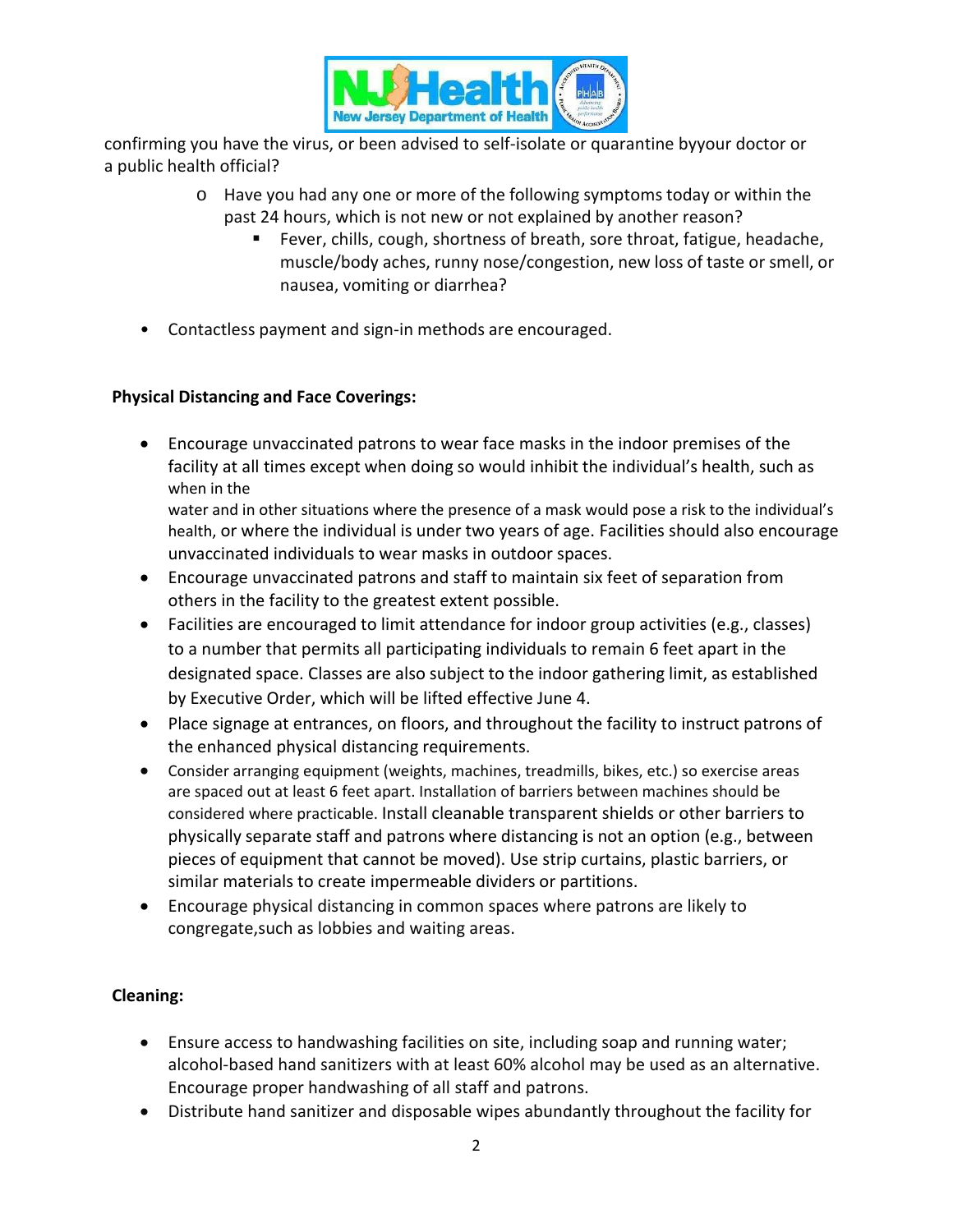

staff and patrons to disinfect their hands and equipment before and after use, including next to each piece of large equipment (such as treadmills, bikes, rowing machines) and next to each area containing smaller equipment (such as free weights).

- Facility must post signage about proper procedures for sanitizing equipment.
- Ensure daily cleaning of high-touch surfaces, such as handrails, doorknobs, and restrooms.
- All equipment must be cleaned between use. Facilities must provide sanitization supplies at each piece of equipment for patrons to clean in between each use. Only equipment that can be thoroughly cleaned and disinfected after use by patrons should be allowed.
- Clearly designate staff responsible for cleaning. Staff should maintain a cleaning log that includes date, time, and scope of cleaning.
- Perform enhanced [cleaning and disinfection](https://www.cdc.gov/coronavirus/2019-ncov/community/organizations/cleaning-disinfection.html) after anyone suspected or confirmed to have COVID-19 has been in the workplace.
	- a. Cleaning: Soaps/Detergents that reduce germs on surfaces
	- b. Disinfection: EPA approved products that kill germs on surfaces
- Cleaning staff should clean and disinfect offices, bathrooms, common areas, and shared equipment used by the sick person, focusing especially on frequently touched surfaces or objects. If other staff do not have access to these areas or items, wait 24 hours (or as long as possible) before cleaning and disinfecting.

# **Staff Wellness and Safety:**

- Encourage unvaccinated staff to wear masks/face coverings in indoor spaces, regardless of vaccination status,except when doing so would inhibit the individual's health, such as when in the water and in other situations where the presence of a mask would pose a risk to the individual's health.
- Ensure access to handwashing facilities on site, including soap and running water, and allow enough break time for staff to wash hands frequently; alcohol-based hand sanitizers with at least 60% alcohol may be used as an alternative.
- Staff responsible for towel service must wear gloves while collecting/handling used towels.
- Consider adjusting workplace hours and shifts (working teams with different schedules or staggeredarrival / departure) to minimize contact across staff and reduce congestion, and staggering lunch and break times for staff to accommodate at least 6 feet of physical distancing between staff.
- Consider closing or reconfiguring common spaces and high-density areas of facilities where staff arelikely to congregate (e.g., break rooms and eating areas) to allow 6 feet of physical distancing.
- Provide training to staff on up-to-date safety information and precautions including hygiene and other measures aimed at reducing disease transmission, including: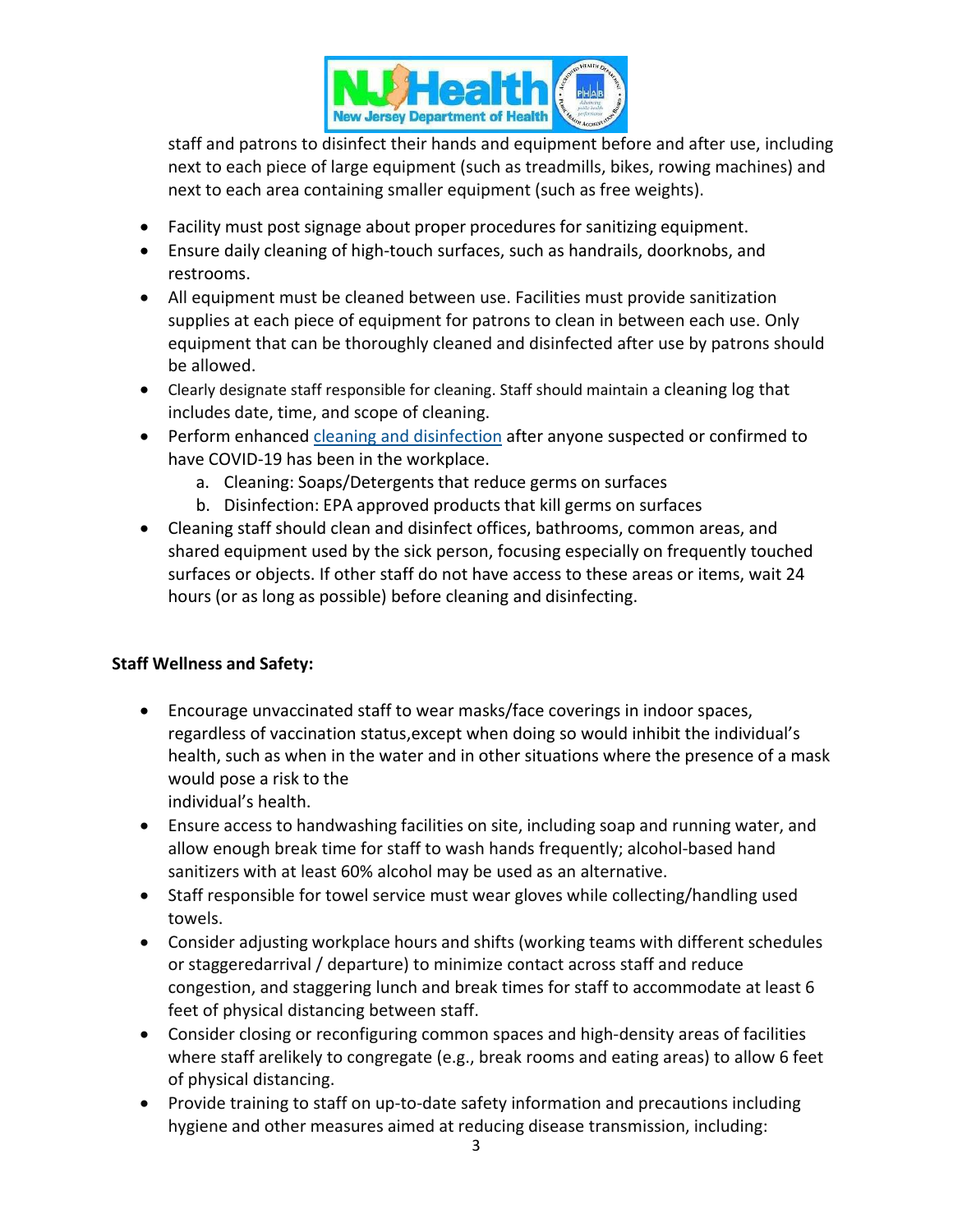

- o Physical distancing, handwashing, proper use of face coverings
- o Self-screening at home, including temperature and symptom checks
- o Reinforcing that staff should not come to work if sick. Employers should have flexible sick leave policies to encourage staff to stay home if sick.
- o When to seek medical attention if symptoms become severe
- o Which underlying health conditions may make individuals at greater risk of severe COVID-19 disease
- Maintain a log of staff and patrons to support potential contact tracing (name, date, time in and out, contact information).
- If the employer is notified of a positive case of a staff or patron at the workplace, the employer shall notify the local health department (LHD) in the city or town where the workplace is located and assist the LHD as reasonably requested to advise likely contacts to self-quarantine. Staff who test positive for COVID-19 should immediately notify their employer; these staff should not return to work until they meet the criteria to [discontinue](https://www.cdc.gov/coronavirus/2019-ncov/hcp/disposition-in-home-patients.html) home isolation.
- Operators/owners, staff and patrons should cooperate with the public health investigation of a suspected or confirmed case.

### **Indoor Air/Ventilation:**

- Keep doors and windows open where possible and utilize fans to improve ventilation.
- Inspect and evaluate the heating, ventilation and air conditioning (HVAC) unit to ensure that the system is operating within its design specifications.
- Conduct routine maintenance as recommended by the manufacturer or HVAC professional.
- Within the design specification of the HVAC unit:
	- $\circ$  Increase the volume of outdoor air to the maximum capacity while the gym is occupied.
	- o Reduce the volume of recirculated air being returned to the indoor spaces
	- $\circ$  Increase the volume of air being delivered to the indoor spaces to the maximum capacity
	- o Select maximum filtration levels for the HVAC unit.
	- o Ensure that the HVAC unit runs continuously while the gym is occupied.
	- $\circ$  Ensure that the HVAC unit runs for at least two hours before and two hours after the gym is occupied.
- Consider installing portable air cleaners equipped with a high efficiency particulate air (HEPA) filter to increase the amount of clean air within the gym.
- Review and follow the latest CDC guidance for ventilation requirements. Additional considerations for improving the building ventilation system can be found in the [CDC](https://www.cdc.gov/coronavirus/2019-ncov/community/guidance-business-response.html) Interim Guidance for Businesses and [Employers.](https://www.cdc.gov/coronavirus/2019-ncov/community/guidance-business-response.html)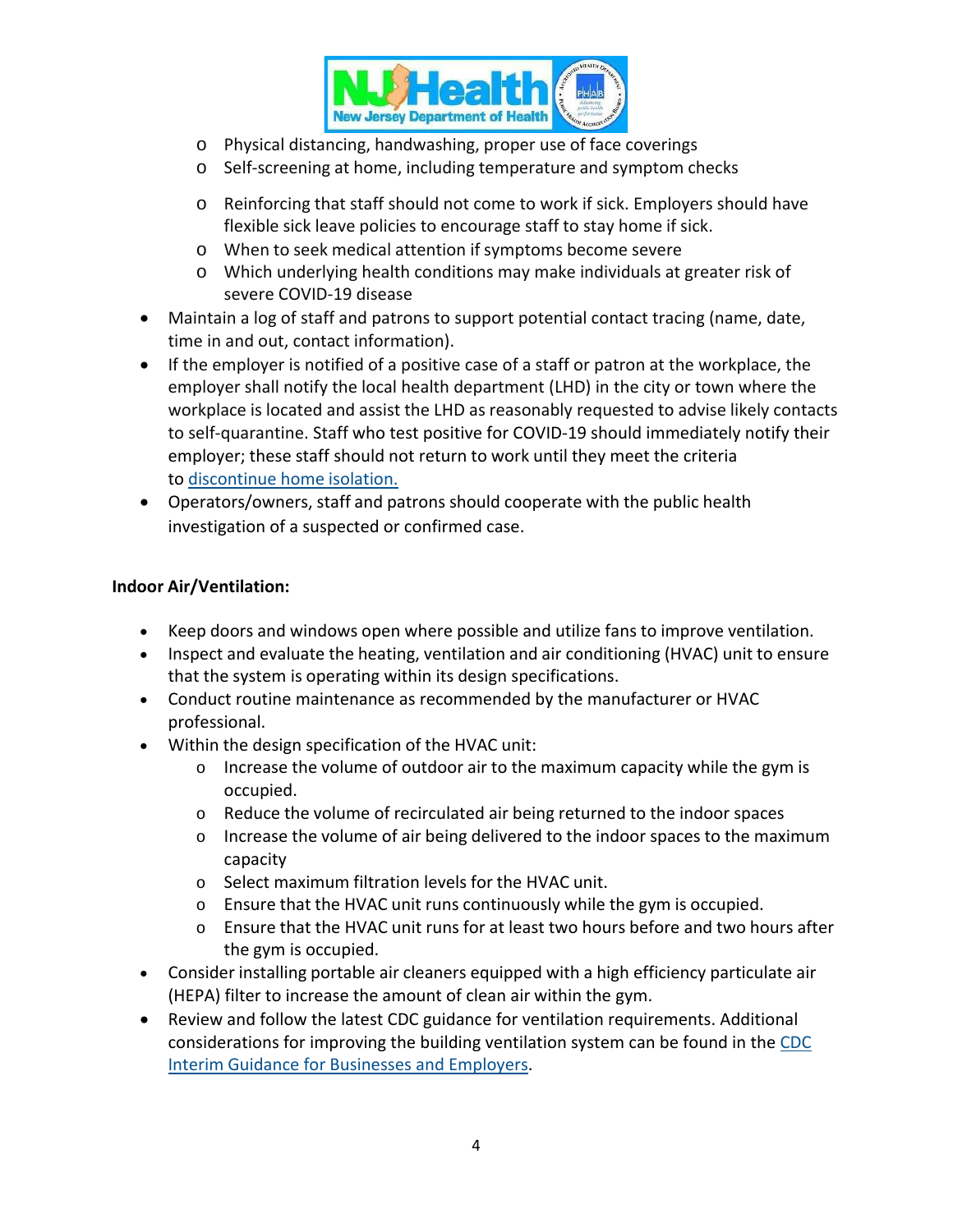

#### **Locker rooms and amenities:**

- Facility-provided towel service may resume. Staff responsible for towel service must wear a mask and gloves while collecting/handling used towels.
- Individually partitioned showers or communal showers are permitted. Considering installing barriers/partitions in communal showers.
- Shared saunas and steam rooms are now permitted.
- Activities such as swimming in an indoor pool, tanning, outdoor dining, pick-up of food or beverage, and retail sales, which may be otherwise permitted but which are not governed by this document, remain subject to standards outlined in applicable/most current Executive Orders, Executive Directives and guidance.

### **Employee Requirements Pursuant to Executive Order No. 192**

Establishments **must** follow the requirements of Executive Order No. 192 (2020), including the health and safety protocols outlined in Paragraph1, to protect their employees, customers, and other visitors at the worksite, which require establishments to abide by the following requirements:

- Provide sanitization materials, such as hand sanitizer that contains at least 60% alcohol and sanitizing wipes that are approved by the United States Environmental Protection Agency for SARS-CoV-2 virus to employees, customers, and visitors at no cost to those individuals;
- Ensure that employees practice regular hand hygiene, particularly when such employees are interacting with the public, and provide employees break time for repeated handwashing throughout the workday and access to adequate hand washing facilities. Employers may adopt policies that require employees to wear gloves in addition to regular hand hygiene. Where an employer requires its employees to wear gloves while at the worksite, the employer must provide such gloves to employees;
- Routinely clean and disinfect all high-touch areas in accordance with DOH and CDC guidelines, particularly in spaces that are accessible to employees, customers, or other individuals, including, but not limited to, restrooms, hand rails, door knobs, other common surfaces, safety equipment, and other frequently touched surfaces including employee used equipment, and ensure cleaning procedures following a known or potential exposure are in compliance with CDC recommendations;